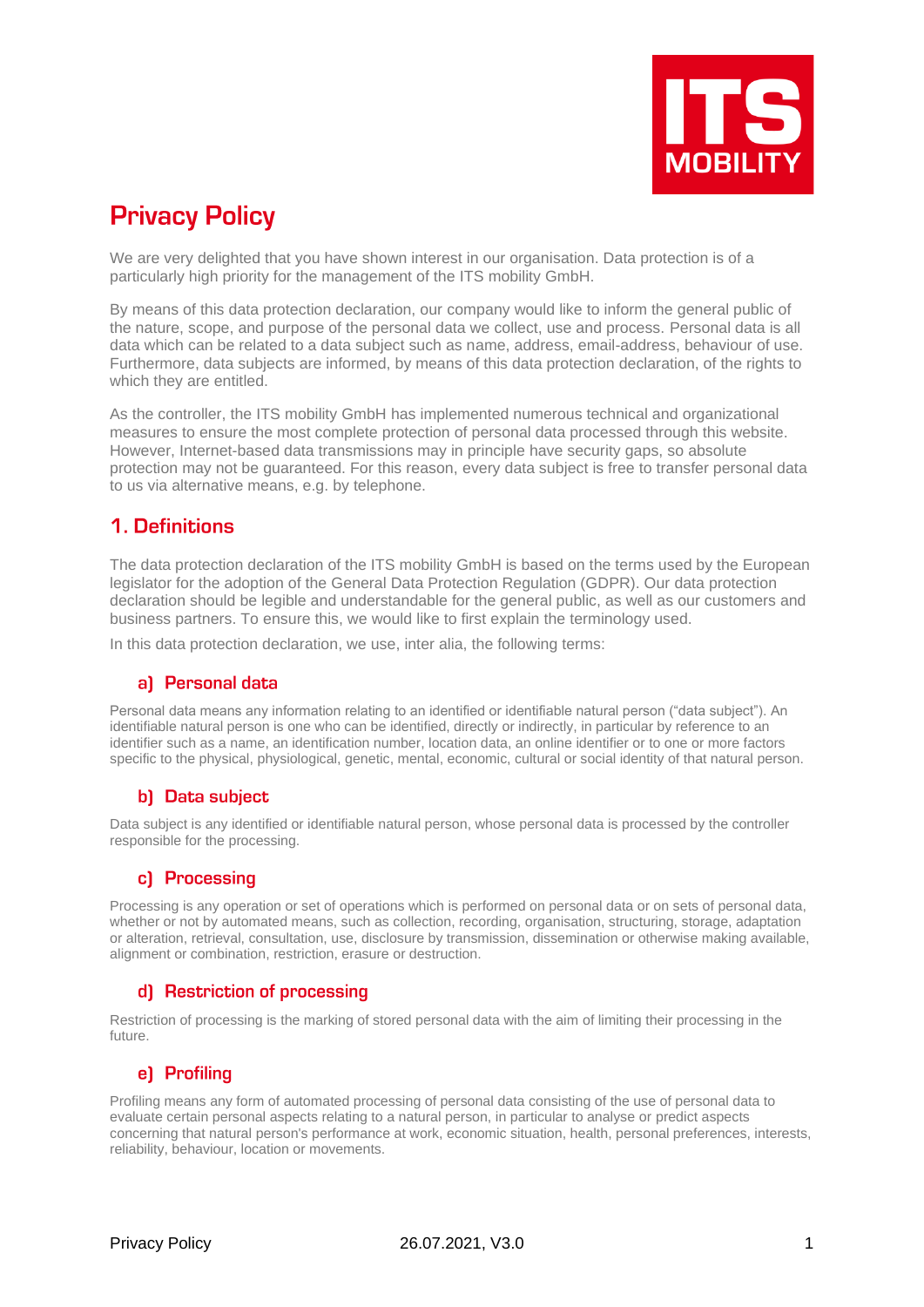#### f) Pseudonymisation

Pseudonymisation is the processing of personal data in such a manner that the personal data can no longer be attributed to a specific data subject without the use of additional information, provided that such additional information is kept separately and is subject to technical and organisational measures to ensure that the personal data are not attributed to an identified or identifiable natural person.

#### **g)**

Controller or controller responsible for the processing is the natural or legal person, public authority, agency or other body which, alone or jointly with others, determines the purposes and means of the processing of personal data; where the purposes and means of such processing are determined by Union or Member State law, the controller or the specific criteria for its nomination may be provided for by Union or Member State law.

#### h) Processor

Processor is a natural or legal person, public authority, agency or other body which processes personal data on behalf of the controller.

#### i) Recipient

Recipient is a natural or legal person, public authority, agency or another body, to which the personal data are disclosed, whether a third party or not. However, public authorities which may receive personal data in the framework of a particular inquiry in accordance with Union or Member State law shall not be regarded as recipients; the processing of those data by those public authorities shall be in compliance with the applicable data protection rules according to the purposes of the processing.

### i) Third party

Third party is a natural or legal person, public authority, agency or body other than the data subject, controller, processor and persons who, under the direct authority of the controller or processor, are authorised to process personal data.

#### k) Consent

Consent of the data subject is any freely given, specific, informed and unambiguous indication of the data subject's wishes by which he or she, by a statement or by a clear affirmative action, signifies agreement to the processing of personal data relating to him or her.

### 2. Name and Address of the controller

Controller for the purposes of the General Data Protection Regulation (GDPR), other data protection laws applicable in Member states of the European Union and other provisions related to data protection is:

ITS mobility GmbH Hermann-Blenk-Straße 18 38108 Braunschweig Germany

Phone.: +49 531 231721-0 Email: [info@its-mobility.de](mailto:info@its-mobility.de) Website: [www.its-mobility.de](http://www.its-mobility.de/)

Value added tax identification number according to § 27 a Umsatzsteuergesetz: DE 267055141

Register court: Amtsgericht Braunschweig Register number: VR 200598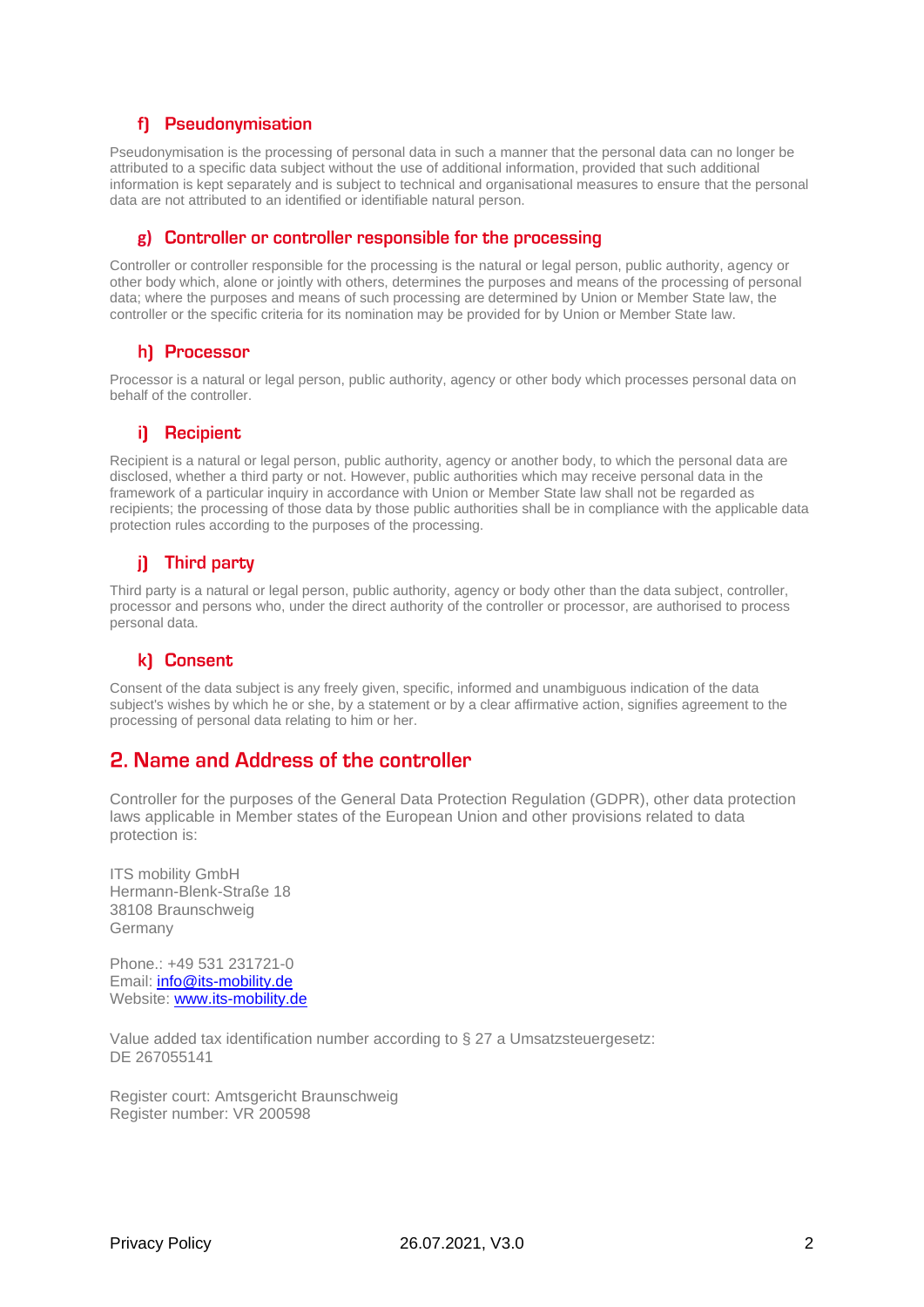# 3. Cookies

The Internet pages of the ITS mobility GmbH use cookies. Cookies are text files that are stored in a computer system via an Internet browser.

Many Internet sites and servers use cookies. Many cookies contain a so-called cookie ID. A cookie ID is a unique identifier of the cookie. It consists of a character string through which Internet pages and servers can be assigned to the specific Internet browser in which the cookie was stored. This allows visited Internet sites and servers to differentiate the individual browser of the data subject from other Internet browsers that contain other cookies. A specific Internet browser can be recognized and identified using the unique cookie ID.

Through the use of cookies, the ITS mobility GmbH can provide the users of this website with more user-friendly services that would not be possible without the cookie setting.

By means of a cookie, the information and offers on our website can be optimized with the user in mind. Cookies allow us, as previously mentioned, to recognize our website users. The purpose of this recognition is to make it easier for users to utilize our website. The website user that uses cookies, e.g. does not have to enter access data each time the website is accessed, because this is taken over by the website, and the cookie is thus stored on the user's computer system. Another example is the cookie of a shopping cart in an online shop. The online store remembers the articles that a customer has placed in the virtual shopping cart via a cookie.

The data subject may, at any time, prevent the setting of cookies through our website by means of a corresponding setting of the Internet browser used, and may thus permanently deny the setting of cookies. Furthermore, already set cookies may be deleted at any time via an Internet browser or other software programs. This is possible in all popular Internet browsers. If the data subject deactivates the setting of cookies in the Internet browser used, not all functions of our website may be entirely usable.

## 4. Collection of general data and information

The website of the ITS mobility GmbH collects a series of general data and information when a data subject or automated system calls up the website. This general data and information are stored in the server log files. Collected may be (1) the browser types and versions used, (2) the operating system used by the accessing system, (3) the website from which an accessing system reaches our website (so-called referrers), (4) the sub-websites, (5) the date and time of access to the Internet site, (6) an Internet protocol address (IP address), (7) the Internet service provider of the accessing system, and (8) any other similar data and information that may be used in the event of attacks on our information technology systems.

When using these general data and information, the ITS mobility GmbH does not draw any conclusions about the data subject. Rather, this information is needed to (1) deliver the content of our website correctly, (2) optimize the content of our website as well as its advertisement, (3) ensure the long-term viability of our information technology systems and website technology, and (4) provide law enforcement authorities with the information necessary for criminal prosecution in case of a cyberattack. Therefore, the ITS mobility GmbH analyzes anonymously collected data and information statistically, with the aim of increasing the data protection and data security of our association, and to ensure an optimal level of protection for the personal data we process. The anonymous data of the server log files are stored separately from all personal data provided by a data subject.

# 5. Collection, storage and processing of personal data at the event registration

On the website of ITS mobility GmbH, interested parties can register for (fee-based) events via online forms. In this case, ITS mobility GmbH collects the consent of the data subject to the collection, storage and processing of the personal data provided. These personal data are collected, stored and processed by ITS mobility GmbH solely for the purposes of preparing, executing and following-up of the event. A non-provision of personal data would mean that a contractual relationship for the event participation could not be concluded.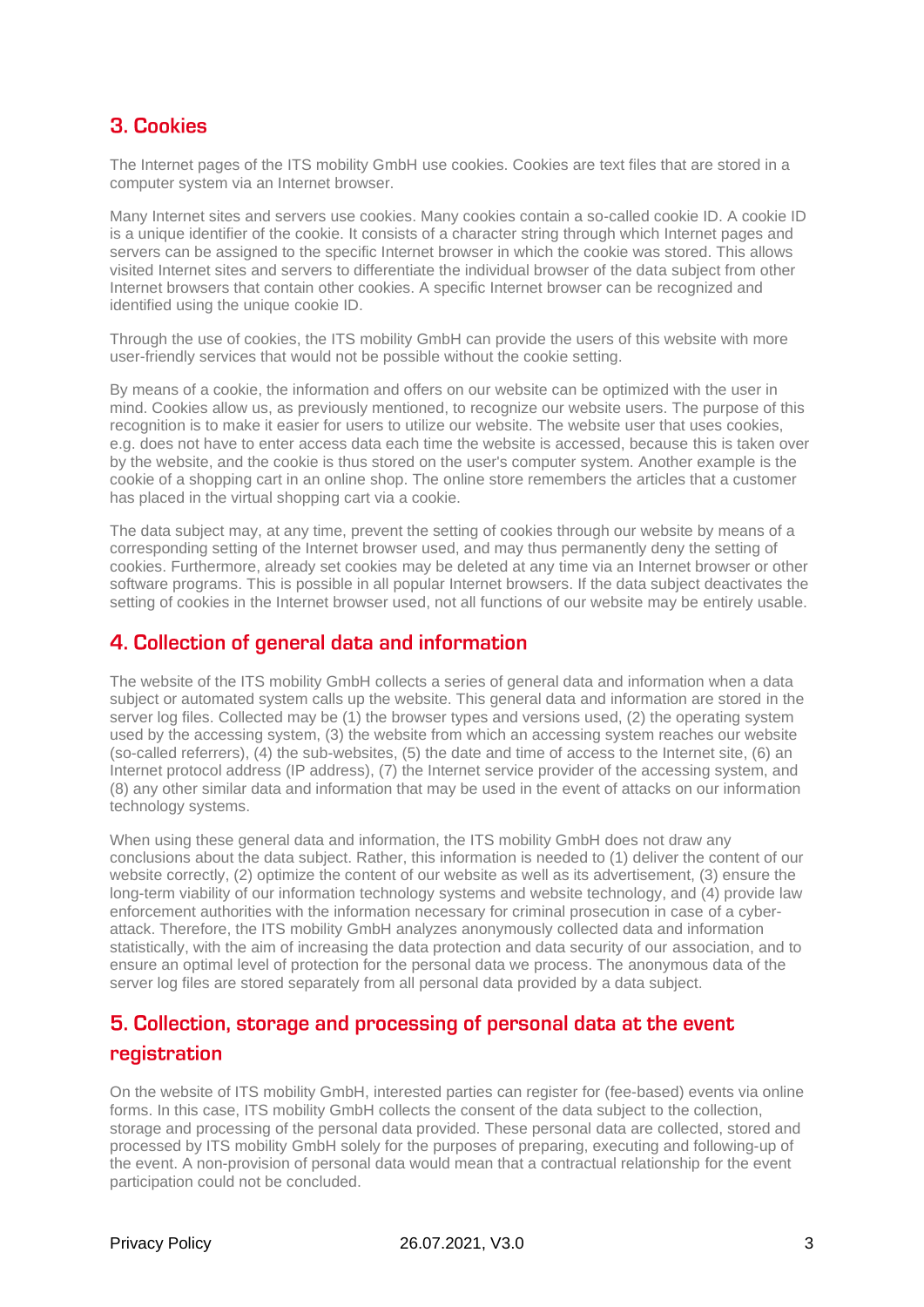The data is stored along the legal retention period for business documents. For the publication of personal data in the participants list of the event, in the form of first name, last name, company name and location, ITS mobility GmbH separately collects the consent of the data subject.

The data subject can revoke his or her consent to data processing and storage at any time, without any costs other than the transmission costs according to the basic rates. The revocation can be delivered by e-mail (info@its-mobility.de) or verbal (phone 0531 231721-0) or written message to ITS mobility GmbH, Hermann-Blenk-Str. 18, 38108 Braunschweig, Germany.

## 6. Subscription to our newsletters

If you would like to receive the newsletters offered on the website of ITS mobility GmbH, we need an e-mail address from you as well as information that allows us to verify that you are the owner of the email address and that you agree with the receipt of the newsletter.

To ensure a consensual delivery of the newsletter, we use the double-opt-in procedure. In the course of this, the potential recipient can register for a distribution list. Afterwards, the user receives a confirmation e-mail with the option to confirm the application legally. Only when the confirmation is made, the address is actively included in the distribution list.

We use this data solely for the delivery of the requested information and offers.

Newsletter2Go is used as newsletter software. Your data will be transmitted to Newsletter2Go GmbH. Newsletter2Go is prohibited from selling your data and using it for purposes other than sending newsletters. Newsletter2Go is a German, certified provider, which was selected according to the requirements of the Federal Data Protection Act.

Further information can be found here: [https://www.newsletter2go.de/informationen-newsletter](https://www.newsletter2go.de/informationen-newsletter-empfaenger/)[empfaenger/](https://www.newsletter2go.de/informationen-newsletter-empfaenger/)

The granted consent to the storage of the data, the e-mail address and the use for sending the newsletter can be revoked at any time, for example via the "unsubscribe" link in the newsletter.

The data protection measures are always subject to technical innovations. For this reason, we ask you to inform yourself about our privacy practices at regular intervals by viewing our privacy policy.

### 7. Routine erasure and blocking of personal data

The data controller shall process and store the personal data of the data subject only for the period necessary to achieve the purpose of storage, or as far as this is granted by the European legislator or other legislators in laws or regulations to which the controller is subject to.

If the storage purpose is not applicable, or if a storage period prescribed by the European legislator or another competent legislator expires, the personal data are routinely blocked or erased in accordance with legal requirements.

# 8. Rights of the data subject

#### a) Right of confirmation

Each data subject shall have the right granted by the European legislator to obtain from the controller the confirmation as to whether or not personal data concerning him or her are being processed. If a data subject wishes to avail himself of this right of confirmation, he or she may, at any time, contact any employee of the controller.

### b) Right of access

Each data subject shall have the right granted by the European legislator to obtain from the controller free information about his or her personal data stored at any time and a copy of this information. Furthermore, the European directives and regulations grant the data subject access to the following information:

- the purposes of the processing;
- the categories of personal data concerned;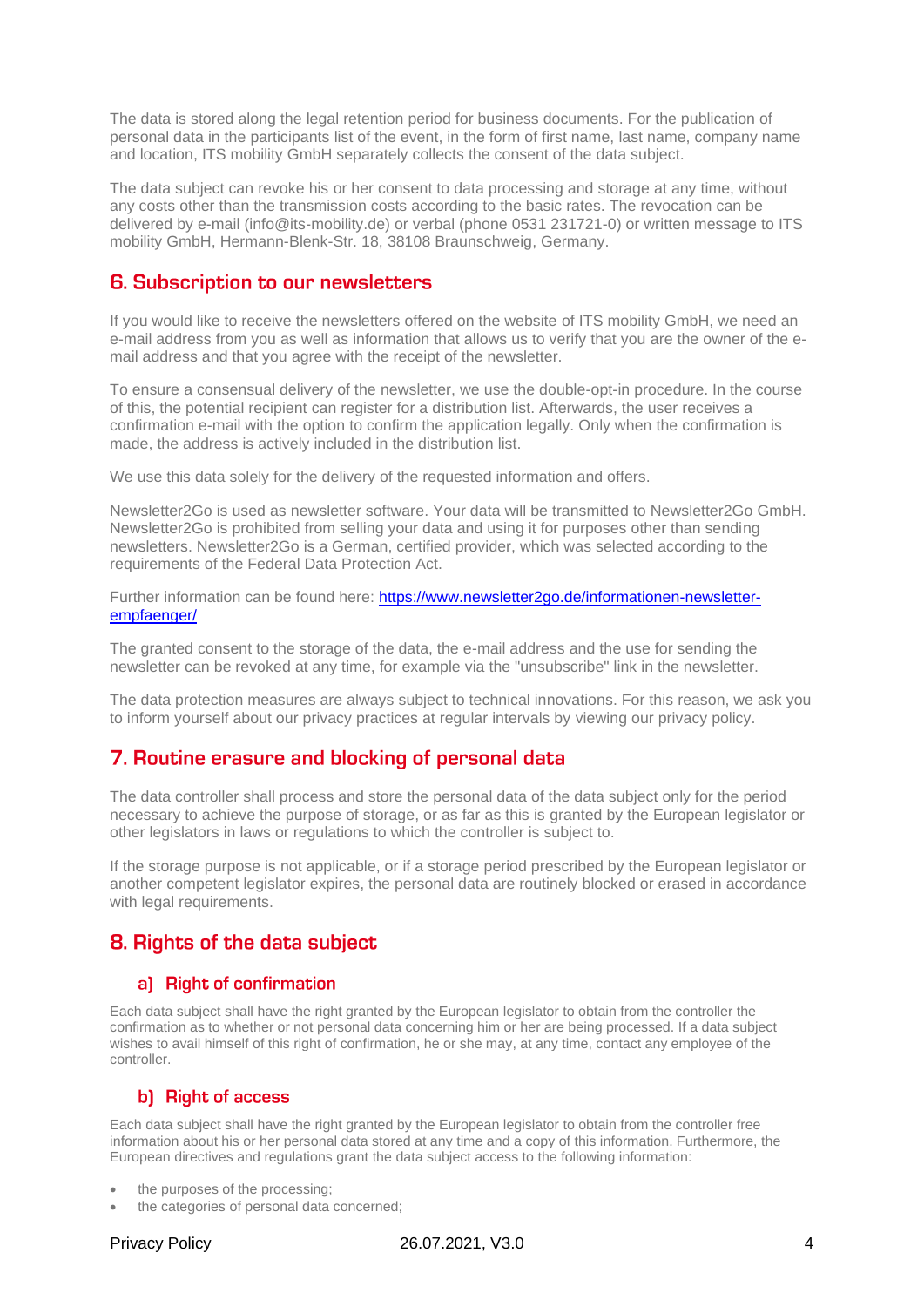- the recipients or categories of recipients to whom the personal data have been or will be disclosed, in particular recipients in third countries or international organisations;
- where possible, the envisaged period for which the personal data will be stored, or, if not possible, the criteria used to determine that period;
- the existence of the right to request from the controller rectification or erasure of personal data, or restriction of processing of personal data concerning the data subject, or to object to such processing;
- the existence of the right to lodge a complaint with a supervisory authority;
- where the personal data are not collected from the data subject, any available information as to their source;
- the existence of automated decision-making, including profiling, referred to in Article 22(1) and (4) of the GDPR and, at least in those cases, meaningful information about the logic involved, as well as the significance and envisaged consequences of such processing for the data subject.

Furthermore, the data subject shall have a right to obtain information as to whether personal data are transferred to a third country or to an international organisation. Where this is the case, the data subject shall have the right to be informed of the appropriate safeguards relating to the transfer.

If a data subject wishes to avail himself of this right of access, he or she may, at any time, contact any employee of the controller.

#### c) Right to rectification

Each data subject shall have the right granted by the European legislator to obtain from the controller without undue delay the rectification of inaccurate personal data concerning him or her. Taking into account the purposes of the processing, the data subject shall have the right to have incomplete personal data completed, including by means of providing a supplementary statement.

If a data subject wishes to exercise this right to rectification, he or she may, at any time, contact any employee of the controller.

### d) Right to erasure (Right to be forgotten)

Each data subject shall have the right granted by the European legislator to obtain from the controller the erasure of personal data concerning him or her without undue delay, and the controller shall have the obligation to erase personal data without undue delay where one of the following grounds applies, as long as the processing is not necessary:

- The personal data are no longer necessary in relation to the purposes for which they were collected or otherwise processed.
- The data subject withdraws consent to which the processing is based according to point (a) of Article 6(1) of the GDPR, or point (a) of Article 9(2) of the GDPR, and where there is no other legal ground for the processing.
- The data subject objects to the processing pursuant to Article 21(1) of the GDPR and there are no overriding legitimate grounds for the processing, or the data subject objects to the processing pursuant to Article 21(2) of the GDPR.
- The personal data have been unlawfully processed.
- The personal data must be erased for compliance with a legal obligation in Union or Member State law to which the controller is subject.
- The personal data have been collected in relation to the offer of information society services referred to in Article 8(1) of the GDPR.

If one of the aforementioned reasons applies, and a data subject wishes to request the erasure of personal data stored by the ITS mobility GmbH, he or she may, at any time, contact any employee of the controller. An employee of ITS mobility GmbH shall promptly ensure that the erasure request is complied with immediately.

Where the controller has made personal data public and is obliged pursuant to Article 17(1) to erase the personal data, the controller, taking account of available technology and the cost of implementation, shall take reasonable steps, including technical measures, to inform other controllers processing the personal data that the data subject has requested erasure by such controllers of any links to, or copy or replication of, those personal data, as far as processing is not required. An employee of the ITS mobility GmbH will arrange the necessary measures in individual cases.

### e) Right of restriction of processing

Each data subject shall have the right granted by the European legislator to obtain from the controller restriction of processing where one of the following applies: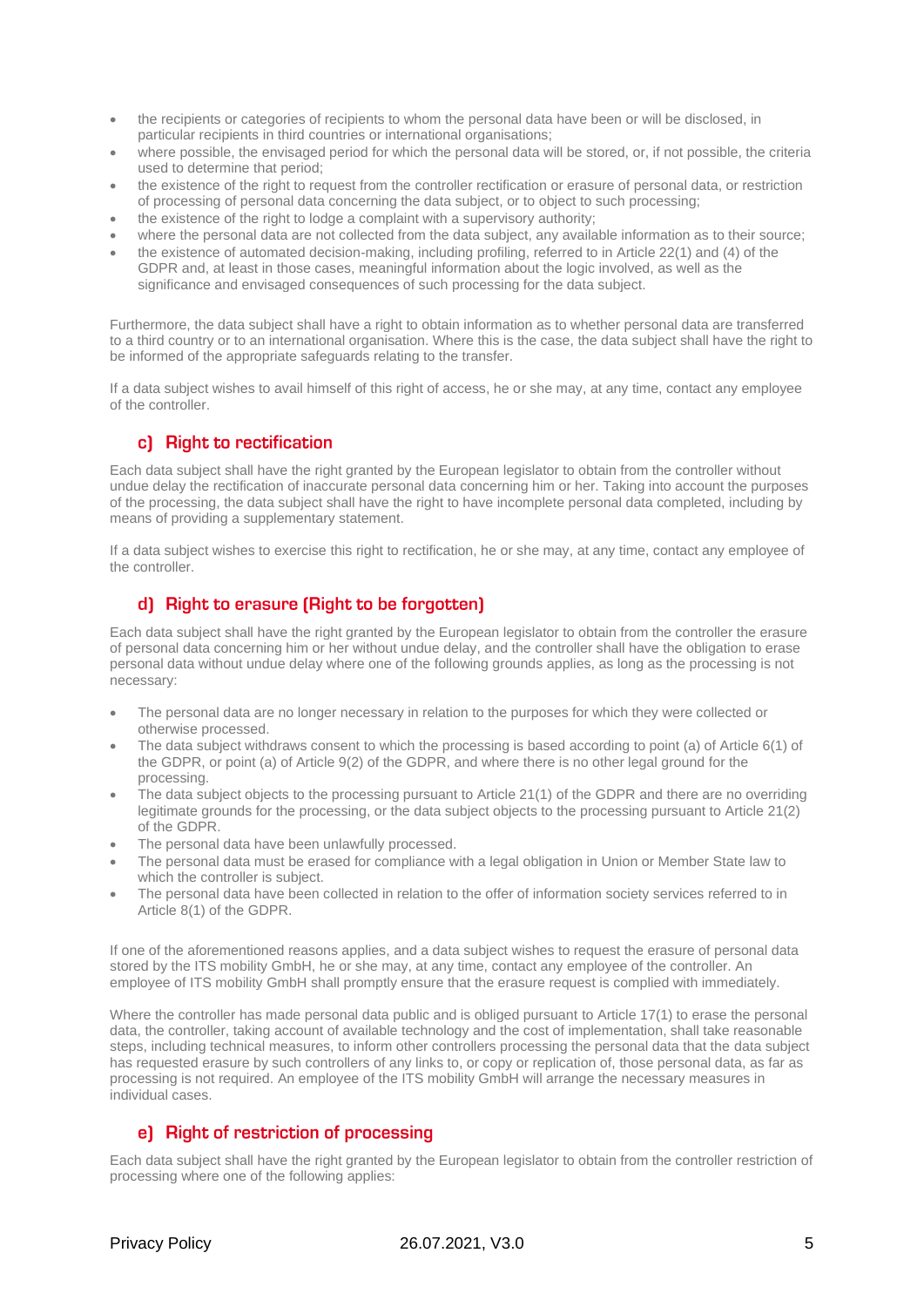- The accuracy of the personal data is contested by the data subject, for a period enabling the controller to verify the accuracy of the personal data.
- The processing is unlawful and the data subject opposes the erasure of the personal data and requests instead the restriction of their use instead.
- The controller no longer needs the personal data for the purposes of the processing, but they are required by the data subject for the establishment, exercise or defence of legal claims.
- The data subject has objected to processing pursuant to Article 21(1) of the GDPR pending the verification whether the legitimate grounds of the controller override those of the data subject.

If one of the aforementioned conditions is met, and a data subject wishes to request the restriction of the processing of personal data stored by the ITS mobility GmbH, he or she may at any time contact any employee of the controller. The employee of the ITS mobility GmbH will arrange the restriction of the processing.

## f) Right to data portability

Each data subject shall have the right granted by the European legislator, to receive the personal data concerning him or her, which was provided to a controller, in a structured, commonly used and machine-readable format. He or she shall have the right to transmit those data to another controller without hindrance from the controller to which the personal data have been provided, as long as the processing is based on consent pursuant to point (a) of Article 6(1) of the GDPR or point (a) of Article 9(2) of the GDPR, or on a contract pursuant to point (b) of Article 6(1) of the GDPR, and the processing is carried out by automated means, as long as the processing is not necessary for the performance of a task carried out in the public interest or in the exercise of official authority vested in the controller.

Furthermore, in exercising his or her right to data portability pursuant to Article 20(1) of the GDPR, the data subject shall have the right to have personal data transmitted directly from one controller to another, where technically feasible and when doing so does not adversely affect the rights and freedoms of others. In order to assert the right to data portability, the data subject may at any time contact any employee of the ITS mobility GmbH.

#### g) Right to object

Each data subject shall have the right granted by the European legislator to object, on grounds relating to his or her particular situation, at any time, to processing of personal data concerning him or her, which is based on point (e) or (f) of Article 6(1) of the GDPR. This also applies to profiling based on these provisions.

The ITS mobility GmbH shall no longer process the personal data in the event of the objection, unless we can demonstrate compelling legitimate grounds for the processing which override the interests, rights and freedoms of the data subject, or for the establishment, exercise or defence of legal claims.

If the ITS mobility GmbH processes personal data for direct marketing purposes, the data subject shall have the right to object at any time to processing of personal data concerning him or her for such marketing. This applies to profiling to the extent that it is related to such direct marketing. If the data subject objects to the ITS mobility GmbH to the processing for direct marketing purposes, the ITS mobility GmbH will no longer process the personal data for these purposes.

In addition, the data subject has the right, on grounds relating to his or her particular situation, to object to processing of personal data concerning him or her by the ITS mobility GmbH for scientific or historical research purposes, or for statistical purposes pursuant to Article 89(1) of the GDPR, unless the processing is necessary for the performance of a task carried out for reasons of public interest.

In order to exercise the right to object, the data subject may contact any employee of the ITS mobility GmbH. In addition, the data subject is free in the context of the use of information society services, and notwithstanding Directive 2002/58/EC, to use his or her right to object by automated means using technical specifications.

### h) Automated individual decision-making, including profiling

Each data subject shall have the right granted by the European legislator not to be subject to a decision based solely on automated processing, including profiling, which produces legal effects concerning him or her, or similarly significantly affects him or her, as long as the decision (1) is not is necessary for entering into, or the performance of, a contract between the data subject and a data controller, or (2) is not authorised by Union or Member State law to which the controller is subject and which also lays down suitable measures to safeguard the data subject's rights and freedoms and legitimate interests, or (3) is not based on the data subject's explicit consent.

If the decision (1) is necessary for entering into, or the performance of, a contract between the data subject and a data controller, or (2) it is based on the data subject's explicit consent, the ITS mobility GmbH shall implement suitable measures to safeguard the data subject's rights and freedoms and legitimate interests, at least the right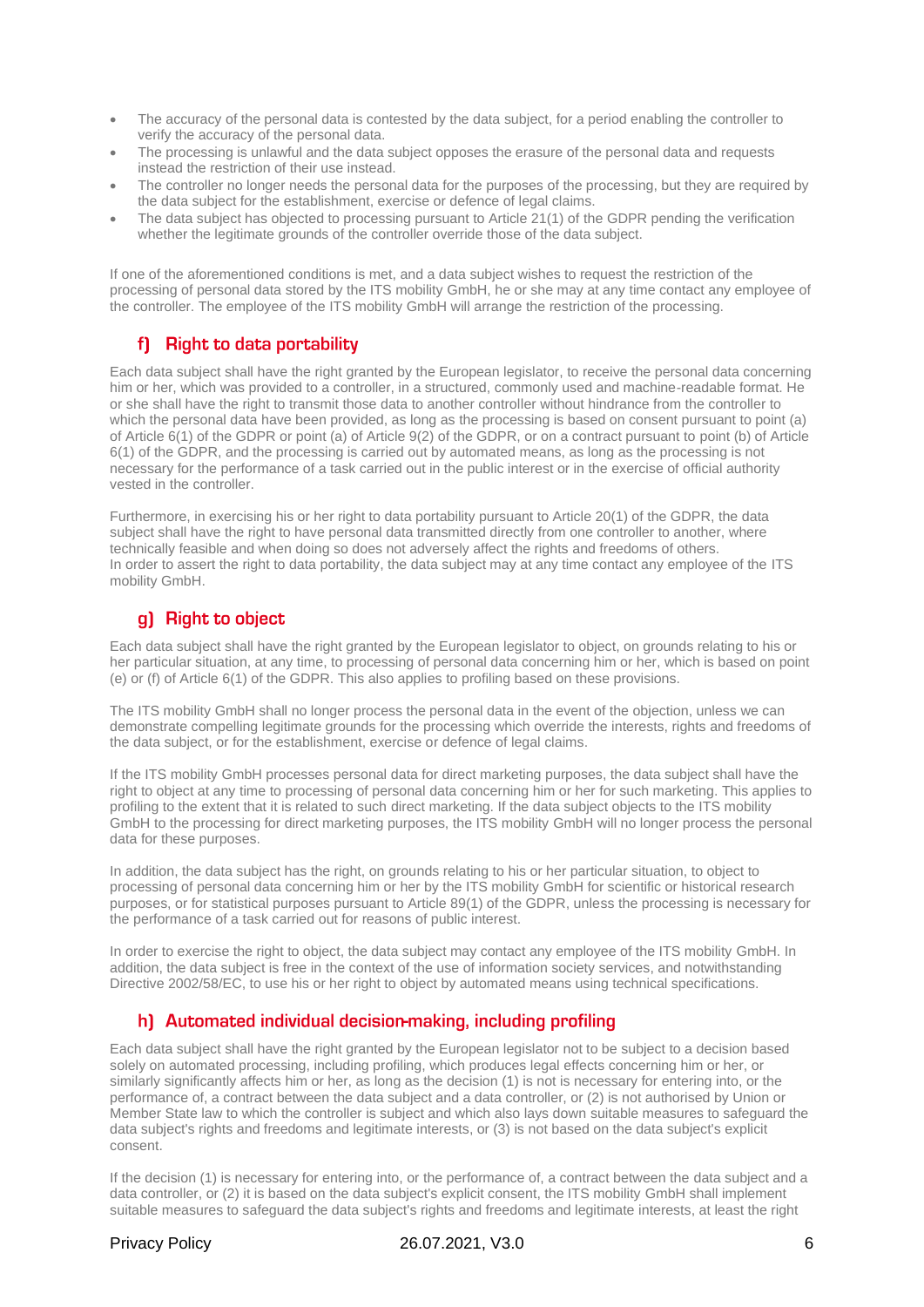to obtain human intervention on the part of the controller, to express his or her point of view and contest the decision.

If the data subject wishes to exercise the rights concerning automated individual decision-making, he or she may, at any time, contact any employee of the ITS mobility GmbH.

#### i) Right to withdraw data protection consent

Each data subject shall have the right granted by the European legislator to withdraw his or her consent to processing of his or her personal data at any time.

If the data subject wishes to exercise the right to withdraw the consent, he or she may, at any time, contact any employee of the ITS mobility GmbH.

# 9. Data protection provisions about the application and use of Google **Analytics (with anonymization function)**

On this website, the controller has integrated the component of Google Analytics (with the anonymizer function). Google Analytics is a web analytics service. Web analytics is the collection, gathering, and analysis of data about the behavior of visitors to websites. A web analysis service collects, inter alia, data about the website from which a person has come (the so-called referrer), which sub-pages were visited, or how often and for what duration a sub-page was viewed. Web analytics are mainly used for the optimization of a website and in order to carry out a cost-benefit analysis of Internet advertising.

The operator of the Google Analytics component is Google Inc., 1600 Amphitheatre Pkwy, Mountain View, CA 94043-1351, United States.

For the web analytics through Google Analytics the controller uses the application " gat. \_anonymizeIp". By means of this application the IP address of the Internet connection of the data subject is abridged by Google and anonymised when accessing our websites from a Member State of the European Union or another Contracting State to the Agreement on the European Economic Area.

The purpose of the Google Analytics component is to analyze the traffic on our website. Google uses the collected data and information, inter alia, to evaluate the use of our website and to provide online reports, which show the activities on our websites, and to provide other services concerning the use of our Internet site for us. The legal basis for the use of Google Analytics is Art. 6 para. 1 sentence 1 lit. f DS-GVO.

Google Analytics places a cookie on the information technology system of the data subject. The definition of cookies is explained above. With the setting of the cookie, Google is enabled to analyze the use of our website. With each call-up to one of the individual pages of this Internet site, which is operated by the controller and into which a Google Analytics component was integrated, the Internet browser on the information technology system of the data subject will automatically submit data through the Google Analytics component for the purpose of online advertising and the settlement of commissions to Google. During the course of this technical procedure, the enterprise Google gains knowledge of personal information, such as the IP address of the data subject, which serves Google, inter alia, to understand the origin of visitors and clicks, and subsequently create commission settlements.

The cookie is used to store personal information, such as the access time, the location from which the access was made, and the frequency of visits of our website by the data subject. With each visit to our Internet site, such personal data, including the IP address of the Internet access used by the data subject, will be transmitted to Google in the United States of America. These personal data are stored by Google in the United States of America. Google may pass these personal data collected through the technical procedure to third parties.

The data subject may, as stated above, prevent the setting of cookies through our website at any time by means of a corresponding adjustment of the web browser used and thus permanently deny the setting of cookies. Such an adjustment to the Internet browser used would also prevent Google Analytics from setting a cookie on the information technology system of the data subject. In addition, cookies already in use by Google Analytics may be deleted at any time via a web browser or other software programs.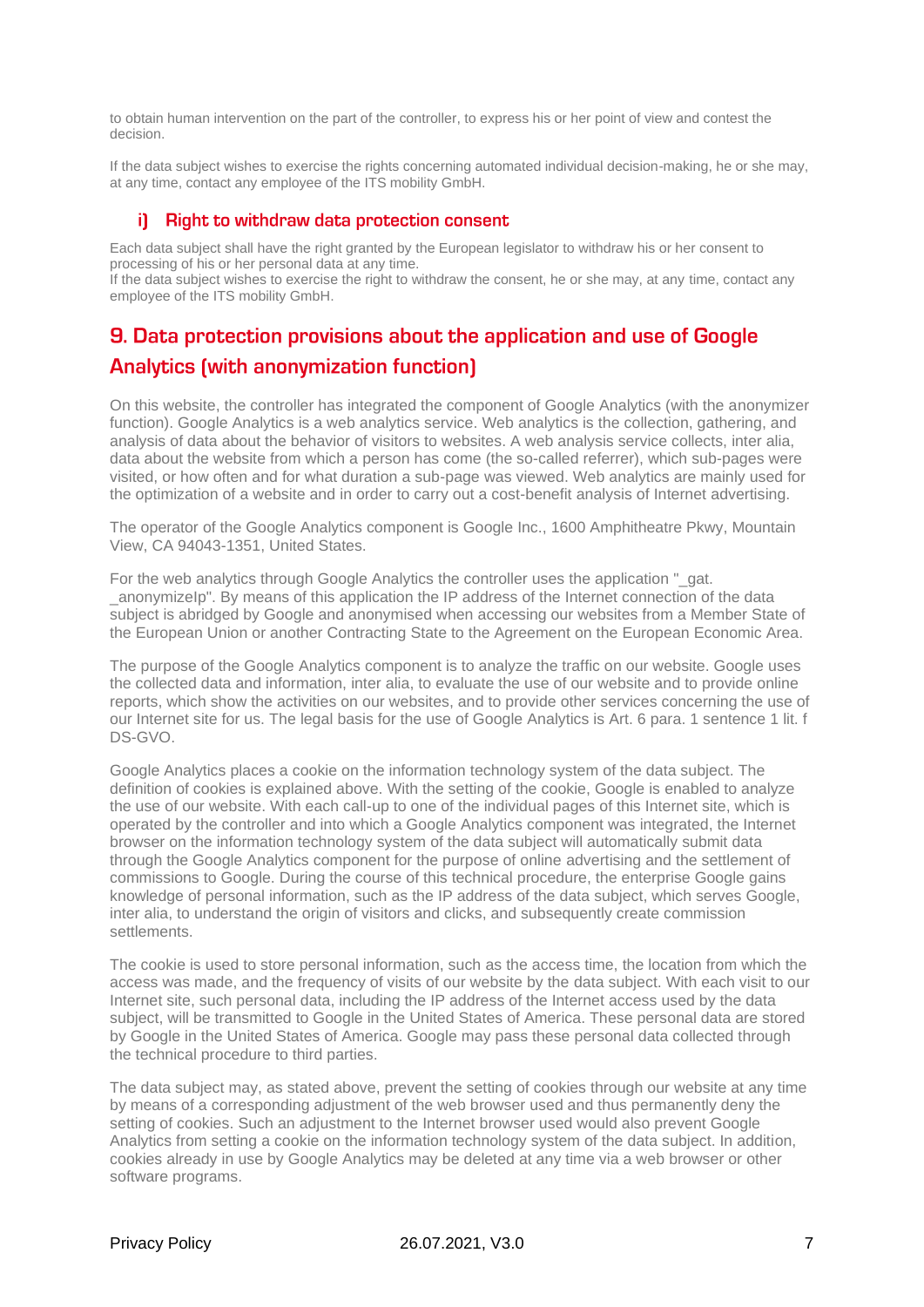In addition, the data subject has the possibility of objecting to a collection of data that are generated by Google Analytics, which is related to the use of this website, as well as the processing of this data by Google and the chance to preclude any such. For this purpose, the data subject must download a browser add-on under the link<https://tools.google.com/dlpage/gaoptout> and install it. This browser add-on tells Google Analytics through a JavaScript, that any data and information about the visits of Internet pages may not be transmitted to Google Analytics. The installation of the browser add-ons is considered an objection by Google. If the information technology system of the data subject is later deleted, formatted, or newly installed, then the data subject must reinstall the browser add-ons to disable Google Analytics. If the browser add-on was uninstalled by the data subject or any other person who is attributable to their sphere of competence, or is disabled, it is possible to execute the reinstallation or reactivation of the browser add-ons.

Further information and the applicable data protection provisions of Google may be retrieved under <https://www.google.com/intl/en/policies/privacy/> and under [http://www.google.com/analytics/terms/us.html.](http://www.google.com/analytics/terms/us.html) Google Analytics is further explained under the

following Link [https://www.google.com/analytics/.](https://www.google.com/analytics/)

# 10. Data protection provisions about the application and use of LinkedIn

The controller has integrated components of the LinkedIn Corporation on this website. LinkedIn is a web-based social network that enables users with existing business contacts to connect and to make new business contacts. Over 400 million registered people in more than 200 countries use LinkedIn. Thus, LinkedIn is currently the largest platform for business contacts and one of the most visited websites in the world.

The operating company of LinkedIn is LinkedIn Corporation, 2029 Stierlin Court Mountain View, CA 94043, UNITED STATES. For privacy matters outside of the UNITED STATES LinkedIn Ireland, Privacy Policy Issues, Wilton Plaza, Wilton Place, Dublin 2, Ireland, is responsible.

With each call-up to one of the individual pages of this Internet site, which is operated by the controller and on which a LinkedIn component (LinkedIn plug-in) was integrated, the Internet browser on the information technology system of the data subject is automatically prompted to the download of a display of the corresponding LinkedIn component of LinkedIn. Further information about the LinkedIn plug-in may be accessed under [https://developer.linkedin.com/plugins.](https://developer.linkedin.com/plugins) During the course of this technical procedure, LinkedIn gains knowledge of what specific sub-page of our website was visited by the data subject.

If the data subject is logged in at the same time on LinkedIn, LinkedIn detects with every call-up to our website by the data subject—and for the entire duration of their stay on our Internet site—which specific sub-page of our Internet page was visited by the data subject. This information is collected through the LinkedIn component and associated with the respective LinkedIn account of the data subject. If the data subject clicks on one of the LinkedIn buttons integrated on our website, then LinkedIn assigns this information to the personal LinkedIn user account of the data subject and stores the personal data.

LinkedIn receives information via the LinkedIn component that the data subject has visited our website, provided that the data subject is logged in at LinkedIn at the time of the call-up to our website. This occurs regardless of whether the person clicks on the LinkedIn button or not. If such a transmission of information to LinkedIn is not desirable for the data subject, then he or she may prevent this by logging off from their LinkedIn account before a call-up to our website is made.

LinkedIn provides under<https://www.linkedin.com/psettings/guest-controls> the possibility to unsubscribe from e-mail messages, SMS messages and targeted ads, as well as the ability to manage ad settings. LinkedIn also uses affiliates such as Eire, Google Analytics, BlueKai, DoubleClick, Nielsen, Comscore, Eloqua, and Lotame. The setting of such cookies may be denied under [https://www.linkedin.com/legal/cookie-policy.](https://www.linkedin.com/legal/cookie-policy) The applicable privacy policy for LinkedIn is available under [https://www.linkedin.com/legal/privacy-policy.](https://www.linkedin.com/legal/privacy-policy) The LinkedIn Cookie Policy is available under [https://www.linkedin.com/legal/cookie-policy.](https://www.linkedin.com/legal/cookie-policy)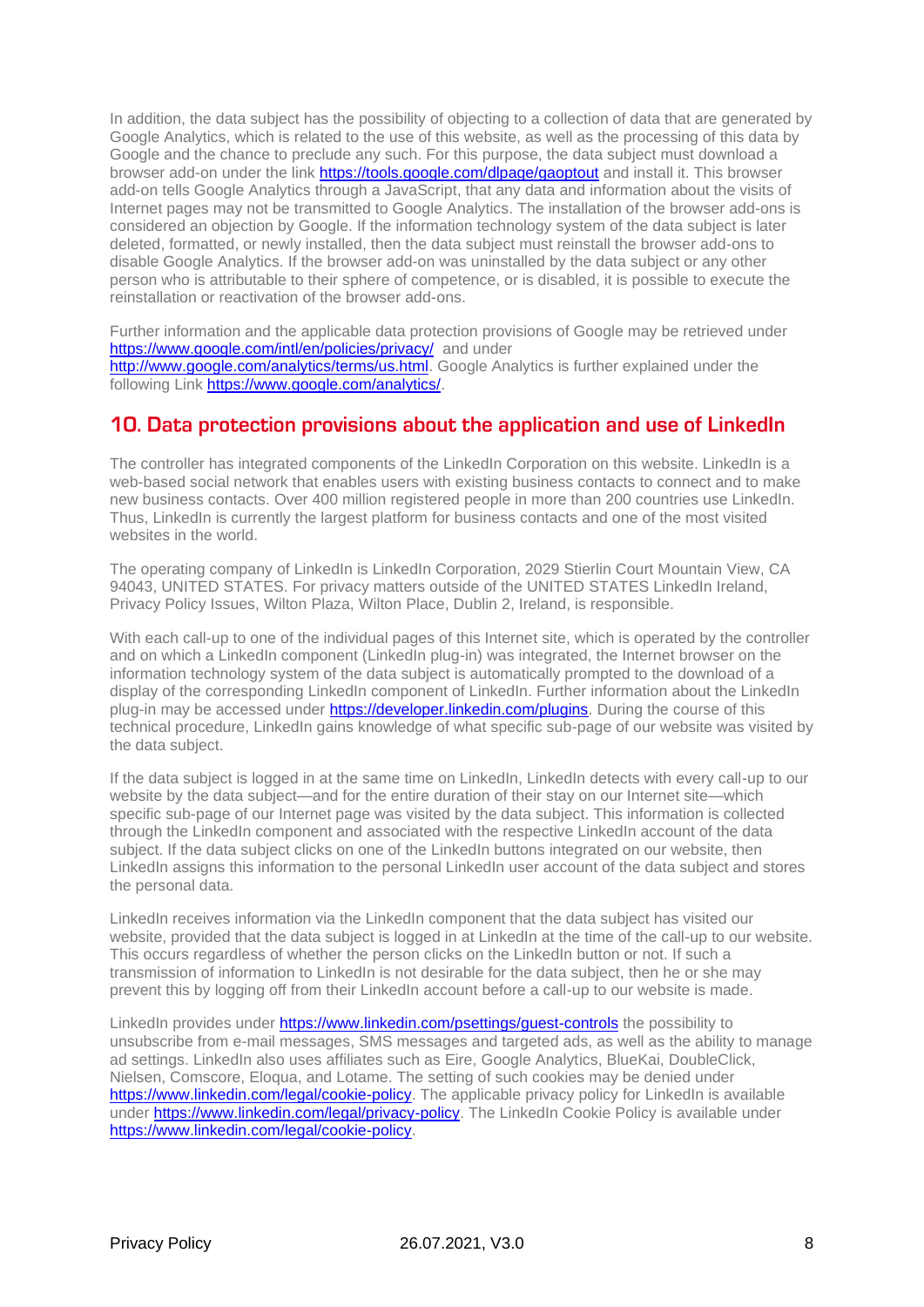# 11. Data protection provisions about the application and use of Twitter

On this website, the controller has integrated components of Twitter. Twitter is a multilingual, publiclyaccessible microblogging service on which users may publish and spread so-called 'tweets,' e.g. short messages, which are limited to 280 characters. These short messages are available for everyone, including those who are not logged on to Twitter. The tweets are also displayed to so-called followers of the respective user. Followers are other Twitter users who follow a user's tweets. Furthermore, Twitter allows you to address a wide audience via hashtags, links or retweets.

The operating company of Twitter is Twitter, Inc., 1355 Market Street, Suite 900, San Francisco, CA 94103, UNITED STATES.

With each call-up to one of the individual pages of this Internet site, which is operated by the controller and on which a Twitter component (Twitter button) was integrated, the Internet browser on the information technology system of the data subject is automatically prompted to download a display of the corresponding Twitter component of Twitter. Further information about the Twitter buttons is available under https://about.twitter.com/de/resources/buttons. During the course of this technical procedure, Twitter gains knowledge of what specific sub-page of our website was visited by the data subject. The purpose of the integration of the Twitter component is a retransmission of the contents of this website to allow our users to introduce this web page to the digital world and increase our visitor numbers.

If the data subject is logged in at the same time on Twitter, Twitter detects with every call-up to our website by the data subject and for the entire duration of their stay on our Internet site which specific sub-page of our Internet page was visited by the data subject. This information is collected through the Twitter component and associated with the respective Twitter account of the data subject. If the data subject clicks on one of the Twitter buttons integrated on our website, then Twitter assigns this information to the personal Twitter user account of the data subject and stores the personal data.

Twitter receives information via the Twitter component that the data subject has visited our website, provided that the data subject is logged in on Twitter at the time of the call-up to our website. This occurs regardless of whether the person clicks on the Twitter component or not. If such a transmission of information to Twitter is not desirable for the data subject, then he or she may prevent this by logging off from their Twitter account before a call-up to our website is made.

The applicable data protection provisions of Twitter may be accessed under [https://twitter.com/privacy?lang=en.](https://twitter.com/privacy?lang=en)

# 12. Data protection provisions about the application and use of Xing

On this website, the controller has integrated components of XING. XING is an Internet-based social network that enables users to connect with existing business contacts and to create new business contacts. The individual users can create a personal profile of themselves at XING. Companies may, e.g. create company profiles or publish jobs on XING.

The operating company of XING is XING SE, Dammtorstraße 30, 20354 Hamburg, Germany.

With each call-up to one of the individual pages of this Internet site, which is operated by the controller and on which a XING component (XING plug-in) was integrated, the Internet browser on the information technology system of the data subject is automatically prompted to download a display of the corresponding XING component of XING. Further information about the XING plug-in the may be accessed under https://dev.xing.com/plugins. During the course of this technical procedure, XING gains knowledge of what specific sub-page of our website was visited by the data subject.

If the data subject is logged in at the same time on XING, XING detects with every call-up to our website by the data subject—and for the entire duration of their stay on our Internet site—which specific sub-page of our Internet page was visited by the data subject. This information is collected through the XING component and associated with the respective XING account of the data subject. If the data subject clicks on the XING button integrated on our Internet site, e.g. the "Share"-button, then XING assigns this information to the personal XING user account of the data subject and stores the personal data.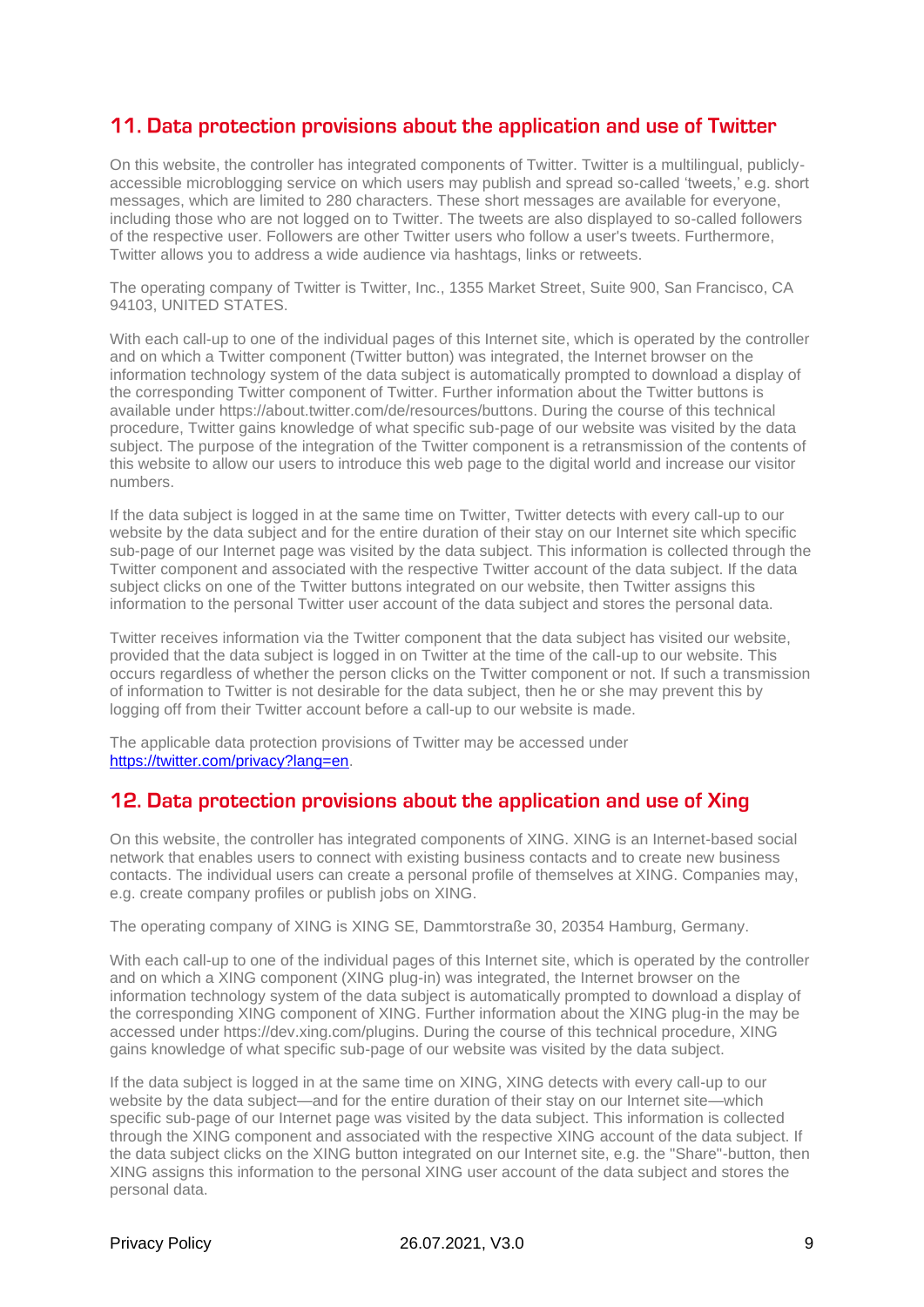XING receives information via the XING component that the data subject has visited our website, provided that the data subject is logged in at XING at the time of the call to our website. This occurs regardless of whether the person clicks on the XING component or not. If such a transmission of information to XING is not desirable for the data subject, then he or she can prevent this by logging off from their XING account before a call-up to our website is made.

The data protection provisions published by XING, which is available under [https://www.xing.com/privacy,](https://www.xing.com/privacy) provide information on the collection, processing and use of personal data by XING. In addition, XING has published privacy notices for the XING share button under [https://www.xing.com/app/share?op=data\\_protection.](https://www.xing.com/app/share?op=data_protection)

# 13. Legal basis for the processing

Art. 6(1) lit. a GDPR serves as the legal basis for processing operations for which we obtain consent for a specific processing purpose. If the processing of personal data is necessary for the performance of a contract to which the data subject is party, as is the case, for example, when processing operations are necessary for the supply of goods or to provide any other service, the processing is based on Article 6(1) lit. b GDPR. The same applies to such processing operations which are necessary for carrying out pre-contractual measures, for example in the case of inquiries concerning our products or services. Is our company subject to a legal obligation by which processing of personal data is required, such as for the fulfillment of tax obligations, the processing is based on Art. 6(1) lit. c GDPR. In rare cases, the processing of personal data may be necessary to protect the vital interests of the data subject or of another natural person. This would be the case, for example, if a visitor were injured in our company and his name, age, health insurance data or other vital information would have to be passed on to a doctor, hospital or other third party. Then the processing would be based on Art. 6(1) lit. d GDPR. Finally, processing operations could be based on Article 6(1) lit. f GDPR. This legal basis is used for processing operations which are not covered by any of the abovementioned legal grounds, if processing is necessary for the purposes of the legitimate interests pursued by our company or by a third party, except where such interests are overridden by the interests or fundamental rights and freedoms of the data subject which require protection of personal data. Such processing operations are particularly permissible because they have been specifically mentioned by the European legislator. He considered that a legitimate interest could be assumed if the data subject is a client of the controller (Recital 47 Sentence 2 GDPR).

# 14. The legitimate interests pursued by the controller or by a third party

Where the processing of personal data is based on Article 6(1) lit. f GDPR our legitimate interest is to carry out our business in favor of the well-being of all our employees and the shareholders.

# 15. Period for which the personal data will be stored

The criteria used to determine the period of storage of personal data is the respective statutory retention period. After expiration of that period, the corresponding data is routinely deleted, as long as it is no longer necessary for the fulfillment of the contract or the initiation of a contract.

# 16. Provision of personal data as statutory or contractual requirement; Requirement necessary to enter into a contract; Obligation of the data subject to provide the personal data; possible consequences of failure to provide such data

We clarify that the provision of personal data is partly required by law (e.g. tax regulations) or can also result from contractual provisions (e.g. information on the contractual partner). Sometimes it may be necessary to conclude a contract that the data subject provides us with personal data, which must subsequently be processed by us. The data subject is, for example, obliged to provide us with personal data when our company signs a contract with him or her. The non-provision of the personal data would have the consequence that the contract with the data subject could not be concluded.